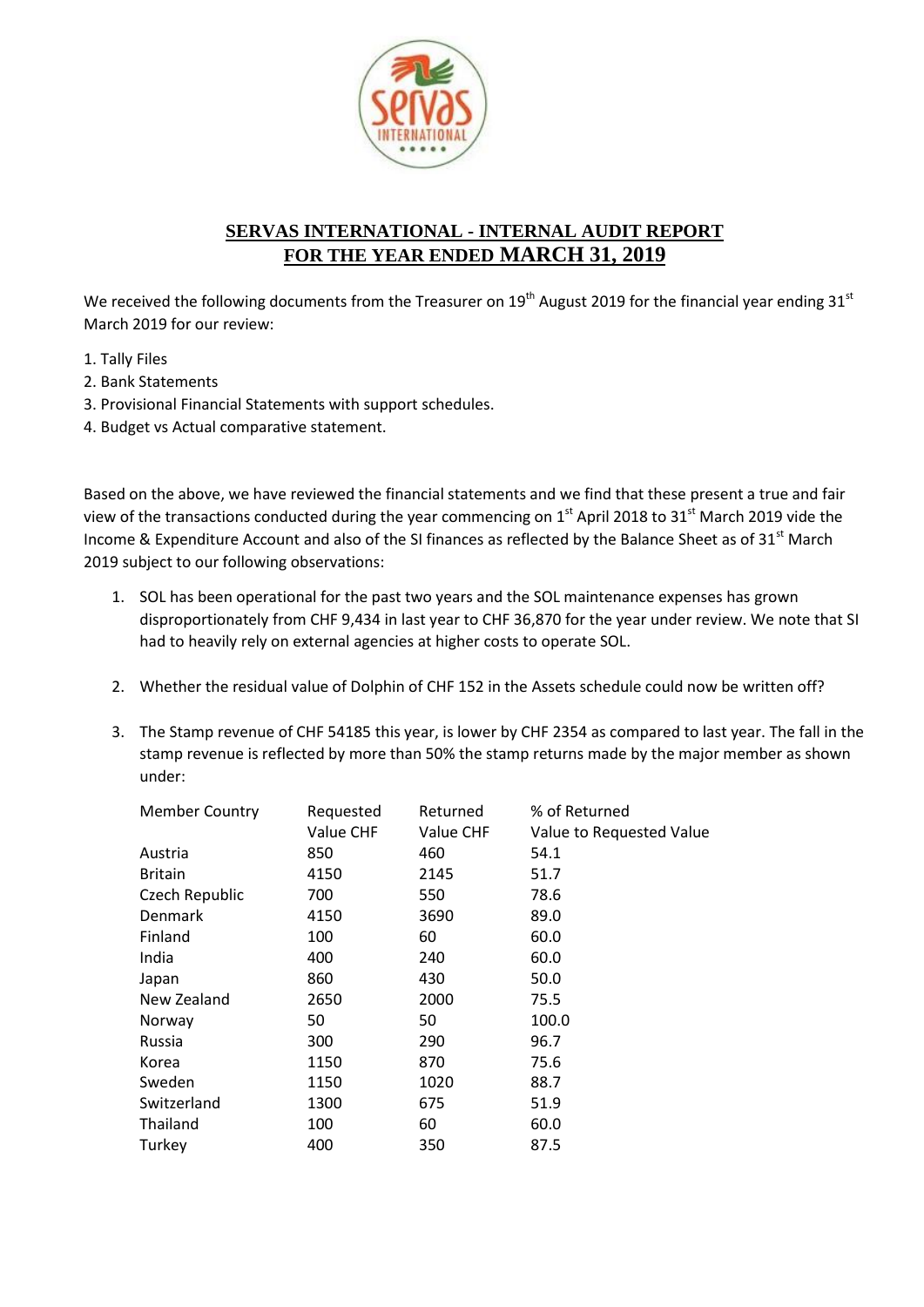- 4. The Development Fund Reserve shows an unutilized opening balance of CHF 18,846 against which CHF 6264 have been spent by the DFC in the year under review. It is quite surprising to see that EXCO has allocated a further sum of CHF 18,000 to DFC despite having sufficient funds. The Income and Expenditure shows Donation (Restricted) of CHF 2,783. Since this is directly attributable to DFC by the member countries, the same cannot be reflected as income of SI.
- 5. The bank charges have gone up to CHF 3,220 from CHF 403 of last year because of remittances to the delegates of the GA at Korea. And also SI have picked up all the bank charges for remittances made thereby beneficiaries receiving the gross amount.
- 6. Total GA expenses at Korea amounted to CHF 135,375 against which Delegate fees received amounted to CHF 69,052 leaving a net deficit of CHF 11,323 after adjusting GA reserve of CHF 55,000.
- 7. The registration of SI remains incomplete despite EXCO having obtained legal consultation from the Swiss legal attorneys.

## **The Corpus fund of SI is reduced by CHF 47899 this year as compared to addition of CHF 3444 last year. This can be attributed to following:**

(i) Decline in stamp revenue: resultant of the high rate of stamp returns by the major member countries owing to general economic downturn and uncertain climate conditions prevailing around the world. The changeover to annual fixed membership subscription to SI by the member countries based on past three year's average will further impact SI revenues vis-à-vis the increasing SOL maintenance expenses. We would like to know the growth of new membership after SOL becoming operational.

(ii) Increase in SOL maintenance allocations were approved at the GA despite the fact that Income and Expenditure statement reflected year-wise accumulated deficit. SI contracted external agencies at high costs for SOL maintenance owing to absence of in-house expertise.

(iii) Excess of GA expenditure over delegate fee income resulting in a deficit of CHF 11,323 after reserve adjustment of CHF 55,000.

(iv) Additional Allocation of CHF 18,000 to DFC although sufficient funds were available.

**Similar trend of expenditures for the coming years 2020-21 and 2021-22 may further deplete the corpus fund leaving SI finances in a dismal state. It is time that EXCO needs to view the SI financial situation more urgently and take corrective action to prevent further deterioration.**